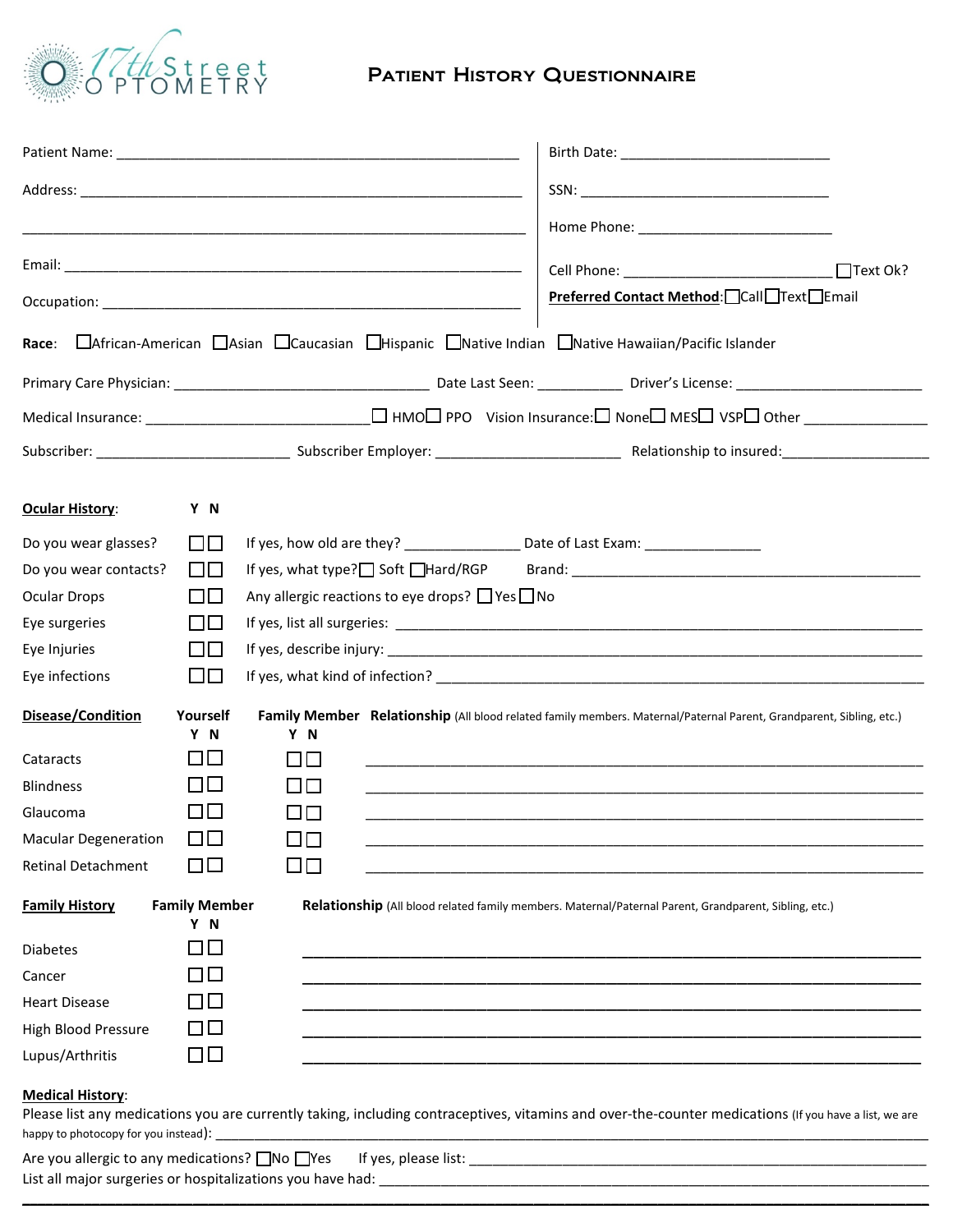**Review of Systems**: Please indicate below if you have or ever had problems with the following conditions:

### **Allergic/Immunologic**

□ None □ Seasonal/Environmental Allergies □ Lupus □ Rheumatoid Arthritis □ Auto-immune

#### **Cardiovascular**

□ None □ Arteriosclerosis □ High Blood Pressure □ High Cholesterol

#### **Constitutional**

□ None □ Sleep Apnea □ Weight Loss □ Weight Gain □ Fever □ Fatigue

## **Gastrointestinal**

□ None  $□$  IBS □ Acid Reflux/Ulcer  $\Box$  Other

## **Hematologic/Lymphatic**

□ None □ Anemia or Bleeding Disorder □ Leukemia □ Breast Cancer

## **Ears, Nose & Throat**

□ None □ Sinus Congestion □ Dry Throat, Mouth

#### **Endocrine**

□ None □ Diabetes Type 1 or 2 (circle one) □ Thyroid Dysfunction

## **Neurological**

- □ None □ Migraines □ Dizziness/Vertigo □ Seizures
- □ Stroke

#### **Muscle/Skeletal**

 $\sqcap$  None  $\sqcap$  Arthritis □ Fibromyalgia □ Muscle Pain □ Joint Pain

#### **Respiratory**

□ None  $\Box$  Asthma □ Bronchitis □ Emphysema □ Chronic Cough  $\Box$  Other

#### **Skin/Integumentary**

- □ None
- □ Cancer
- □ Eczema
- □ Rosacea
- $\Box$  Other

#### **Psychiatric**

□ None □ Anxiety □ Depression □ Memory Loss  $\Box$  Other

#### **Genitourinary**

- □ None
- □ Kidney Disease
- □ Ovarian/Uterine Cancer
- □ Prostate Cancer
- □ Sexually Transmitted Disease (STD)

| <b>Social History</b>            |                                                                                    |
|----------------------------------|------------------------------------------------------------------------------------|
| <b>Tobacco Use: (Circle One)</b> |                                                                                    |
|                                  | Current Smoker   Former Smoker   None<br><b>Non-Prescription Drugs:</b> □ Yes □ No |
|                                  | <b>Alcohol Consumption: (Circle One)</b>                                           |
|                                  | Social   1-2 Daily   Above Avg   None                                              |
| Weight:                          | Ihς                                                                                |

**Height**: \_\_\_\_\_\_\_\_ in

I acknowledge that this form is current:

\_\_\_\_\_\_\_\_\_\_\_\_\_\_\_\_\_\_\_\_\_\_\_\_\_\_\_\_\_\_\_\_\_\_\_\_\_\_\_\_\_\_\_\_\_ \_\_\_\_\_\_\_\_\_\_\_\_\_\_\_\_\_\_\_\_\_ Patient/Guardian Signature Date

**Acknowledgement of Receipt of Notice of Privacy Practices**

My signature below verifies that I have read 17<sup>th</sup> Street Optometry, APC's Notice of Privacy Practice.

\_\_\_\_\_\_\_\_\_\_\_\_\_\_\_\_\_\_\_\_\_\_\_\_\_\_\_\_\_\_\_\_ \_\_\_\_\_\_\_\_\_\_\_\_\_\_\_\_\_\_\_\_\_\_\_\_\_\_\_\_\_\_\_\_\_\_\_\_\_\_\_\_\_\_\_\_\_\_\_\_\_\_\_ \_\_\_\_\_\_\_\_\_\_\_\_\_\_\_\_\_\_\_ PRINT NAME PATIENT/GUARDIAN SIGNATURE DATE

#### **Insurance Signature on File**

I certify that the information given by me in applying for insurance and/or Medicare payment is true and correct. I authorize my doctor to act as my agent in helping me obtain payment of my insurance and/or Medicare benefits, and I request that payment of these benefits be made either to me or on my behalf to  $17^{th}$  Street Optometry, APC for any services and materials furnished. I authorize any holder of medical information about me to release to the Centers for Medicare & Medicaid Services and its agents any information needed to determine these benefits payable to related services. If I have other health insurance coverage (as indicated on Item 9 of CMS-1500 claim form or electronically submitted claim), my signature authorizes release of the above medical information to my insurer or agency shown, and authorizes my doctor to act as my agent, as above.

\_\_\_\_\_\_\_\_\_\_\_\_\_\_\_\_\_\_\_\_\_\_\_\_\_\_\_\_\_\_\_\_\_\_\_\_\_\_\_\_\_\_\_\_\_\_\_\_\_\_\_\_\_\_\_\_\_\_\_\_\_ \_\_\_\_\_\_\_\_\_\_\_\_\_\_\_\_\_\_\_\_\_\_\_\_\_\_\_ LIFETIME PATIENT SIGNATURE DATE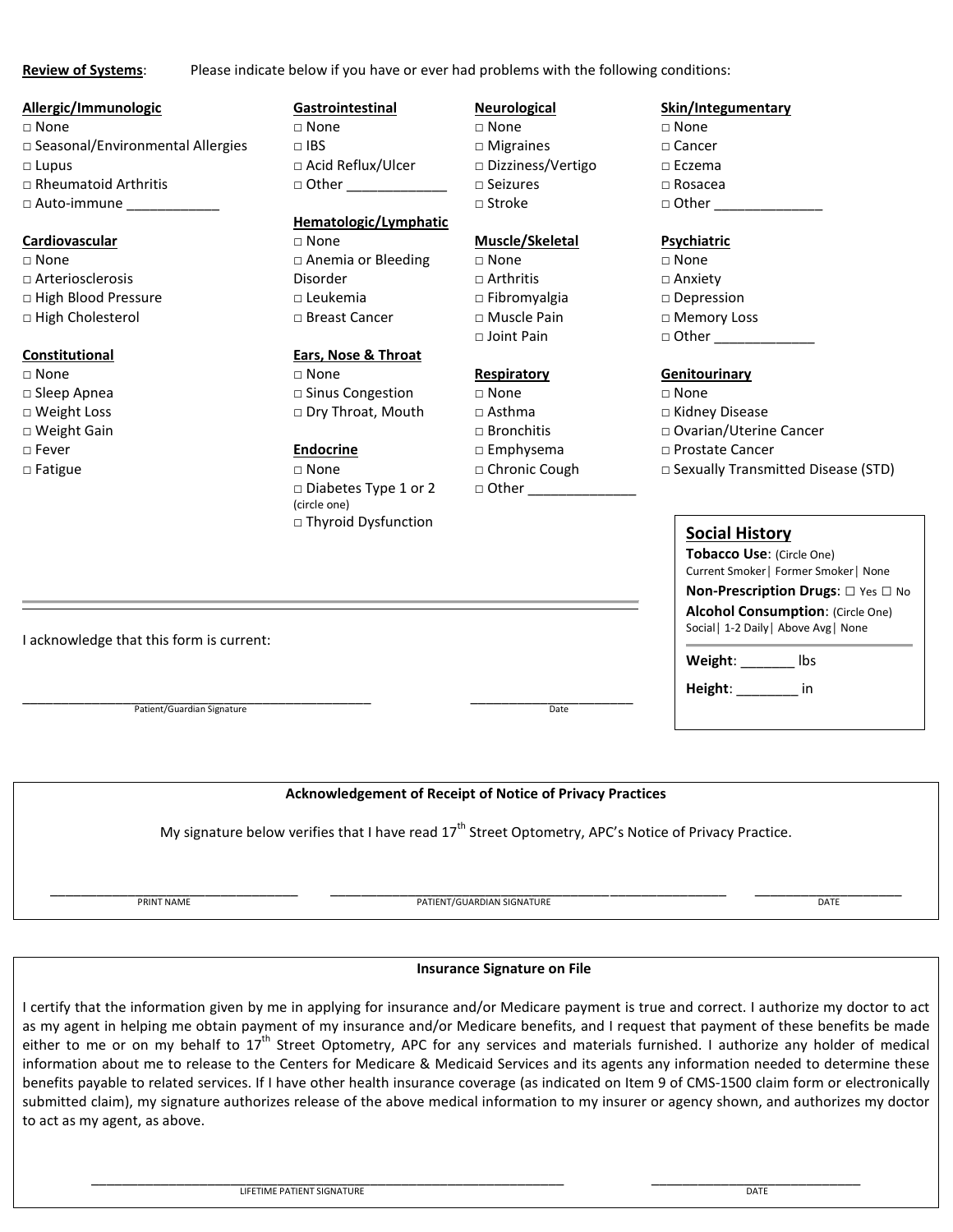RE: Release form

Dear Dr. \_\_\_\_\_\_\_\_\_\_\_\_\_\_\_\_\_\_\_\_\_\_\_\_\_\_\_\_\_:

I authorize you to release my records or a copy of my records to the following office as soon as possible:

Cynthia Broady, O.D. Alexander Elson, O.D. 17300 E. 17<sup>th</sup> St. Suite M Tustin, CA 92780 Phone: (714) 838-9664 Fax: (714) 838-6774

Thank you for your cooperation.

Patient's signature

(Please print)

| Patient's name |  |  |
|----------------|--|--|
| Address        |  |  |
|                |  |  |

 $\mathcal{L}_\text{max}$ 

Telephone \_\_\_\_\_\_\_\_\_\_\_\_\_\_\_\_\_\_\_\_\_\_\_\_\_\_\_\_\_\_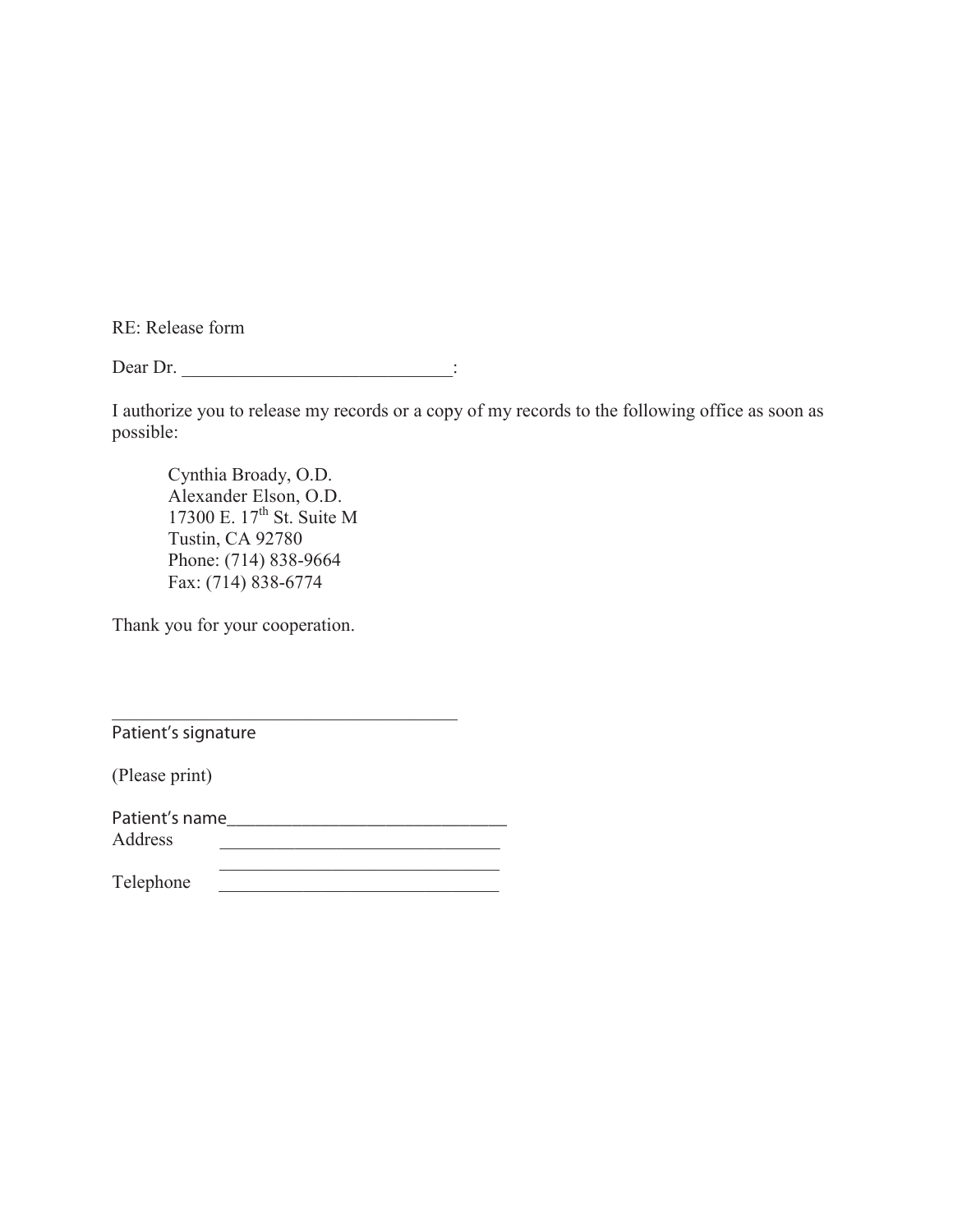## **NOTICE OF PRIVACY PRACTICES AS OF April 1ST , 2019**

17th Street Optometry, APC 17300 E. 17<sup>th</sup> St. Suite M \* Tustin, CA 92780 714-838-9664

## 714-838-6774 \* [Staff@17thStreetOpt](mailto:staff@drbroady.com)ometry.com\* Office contact: Ninoua Kando **THIS NOTICE DESCRIBES HOW MEDICAL INFORMATION ABOUT YOU MAY BE USED AND DISCLOSED AND HOW YOU CAN GET ACCESSTO THIS INFORMATION. PLEASE REVIEW IT CAREFULLY**.

We respect our legal obligation to keep health information that identifies you private. We are obligated by law to give you notice of our privacy practices. This Notice describes how we protect your health information and what rights you have regarding it.

## **YOUR RIGHTS**

**When it comes to your health information, you have certain rights.** This section explains your rights and some of our responsibilities to help you.

**Get an electronic or paper copy of your medical record** You can ask to see or get an electronic or paper copy of your medical record and other health information we have about you. Ask us how to do this. We will provide a copy or a summary of your health information, usually within 30 days of your request. We may charge a reasonable, cost-based fee. **Ask us to correct your medical record.** You can ask us to correct health information about you that you think is incorrect or incomplete. Ask us how to do this. We may say "no" to your request, but we'll tell you why in writing within 60 days.

**Request confidential communications.** You can ask us to contact you in a specific way (for example, home or office phone) or to send mail to a different address. We will say "yes" to all reasonable requests.

**Ask us to limit what we use or share.** You can ask us not to use or share certain health information for treatment, payment, or our operations. We are not required to agree to your request, and we may say "no" if it would affect your care. If you pay for a service or health care item out-of-pocket in full, you can ask us not to share that information for the purpose of payment or our operations with your health insurer. We will say "yes" unless a law requires us to share that information.

**Get a list of those with whom we've shared information** You can ask for a list (accounting) of the times we've shared your health information for six years prior to the date you ask, who we shared it with, and why. We will include all the disclosures except for those about treatment, payment, and health care operations, and certain other disclosures (such as any you asked us to make).

**Get a copy of this privacy notice.** You can ask for a paper copy of this notice at any time, even if you have agreed to receive the notice electronically. We will provide you with a paper copy promptly.

**Choose someone to act for you.** If you have given someone medical power of attorney or if someone is your legal guardian, that person can exercise your rights and make choices about your health information.

**File a complaint if you feel your rights are violated.** You can complain if you feel we have violated your rights by contacting us at (310)-568-0193. You can file a complaint with the U.S. Department of Health and Human Services Office for Civil Rights by sending a letter to 200 Independence Avenue, S.W., Washington, D.C. 20201, calling 1-877-696-6775, or visiting **[www.hhs.gov/ocr/privacy/hipaa/complaints/.](http://www.hhs.gov/ocr/privacy/hipaa/complaints/)** We will not retaliate against you for filing a complaint.

## **YOUR CHOICES**

**For certain health information, you can tell us your choices about what we share.** If you have a clear preference for how we share your information in the situations described below, talk to us. Tell us what you want us to do, and we will follow your instructions. In these cases, you have both the right and choice to tell us to 1) Share information with your family, close friends, or others involved in your care 2) Share information in a disaster relief situation 3) Include your information in a hospital directory

*If you are not able to tell us your preference, for example if you are unconscious, we may go ahead and share your information if we believe it is in your best interest. We may also share your information when needed to lessen a serious and imminent threat to health or safety.*

In these cases we never share your information unless you give us written permission: 1) Marketing purposes 2) Sale of your information 3) Fundraising - We may contact you for fundraising efforts, but you can tell us not to contact you again.